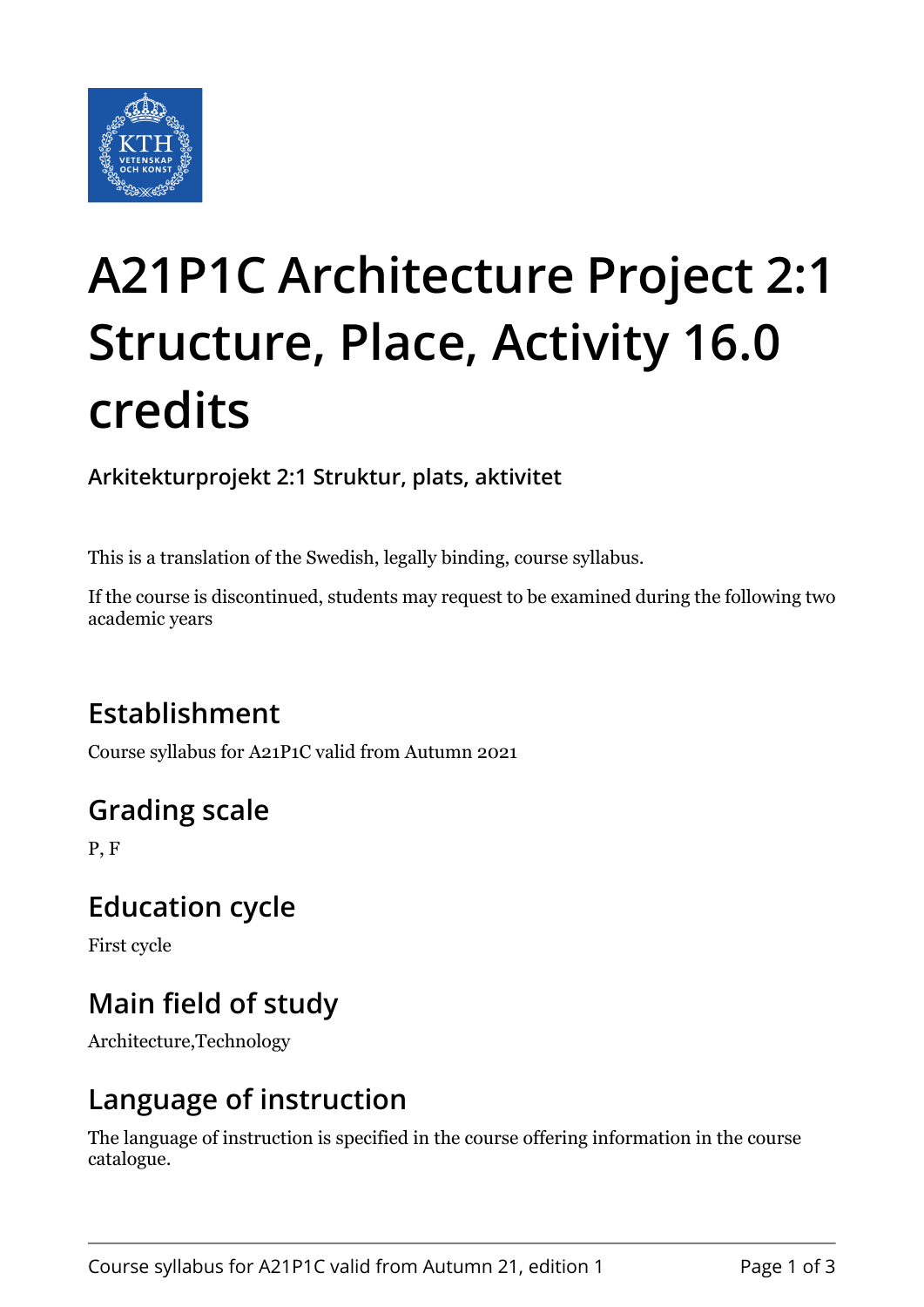## **Intended learning outcomes**

#### **Course contents**

In this course, students design a complex building that includes a public use. It offers amethodicalintroduction to the use of the conceptsstructure(structural analysis and geometry, spatial structure),place(site analysis, relating to a place), andactivity(user analysis,operational organization), which help students develop a conscious working process. The relationship between structural depth and surface is studied and problematized in relation to activity, place, and structure. Students work through and develop their projects in at least three scales.

### **Specific prerequisites**

The student must be fully approved in the first academic year, courses and projects.

#### **Examination**

• APRO - Architecture project, 16.0 credits, grading scale: P, F

Based on recommendation from KTH's coordinator for disabilities, the examiner will decide how to adapt an examination for students with documented disability.

The examiner may apply another examination format when re-examining individual students.

#### **Other requirements for final grade**

General:

Learning outcome objectives are tested in design projects throughout the entireundergraduateprogram through students' presentation of their process and results in assignments specified at the start of each course. To pass a course, students must also complete all assignments and have at least an 80% attendance at lectures, seminars, teaching opportunities, and assignment reviews.

Whether each student has fulfilled the learning objectives is determined by the examiner in conference with other faculty. They evaluate the student's performance based on the following three parameters:

1. The student's working process, project development, and questioning, and his or her documentation of these.

2. The student's ability and skill to satisfactorily use and handle relevant representational forms and techniques and other design tools based on lectures, assignments, and learning objectives.

3. The student's final presentation, the project's qualities and possibilities, based on the student's architectural and artistic exploration.